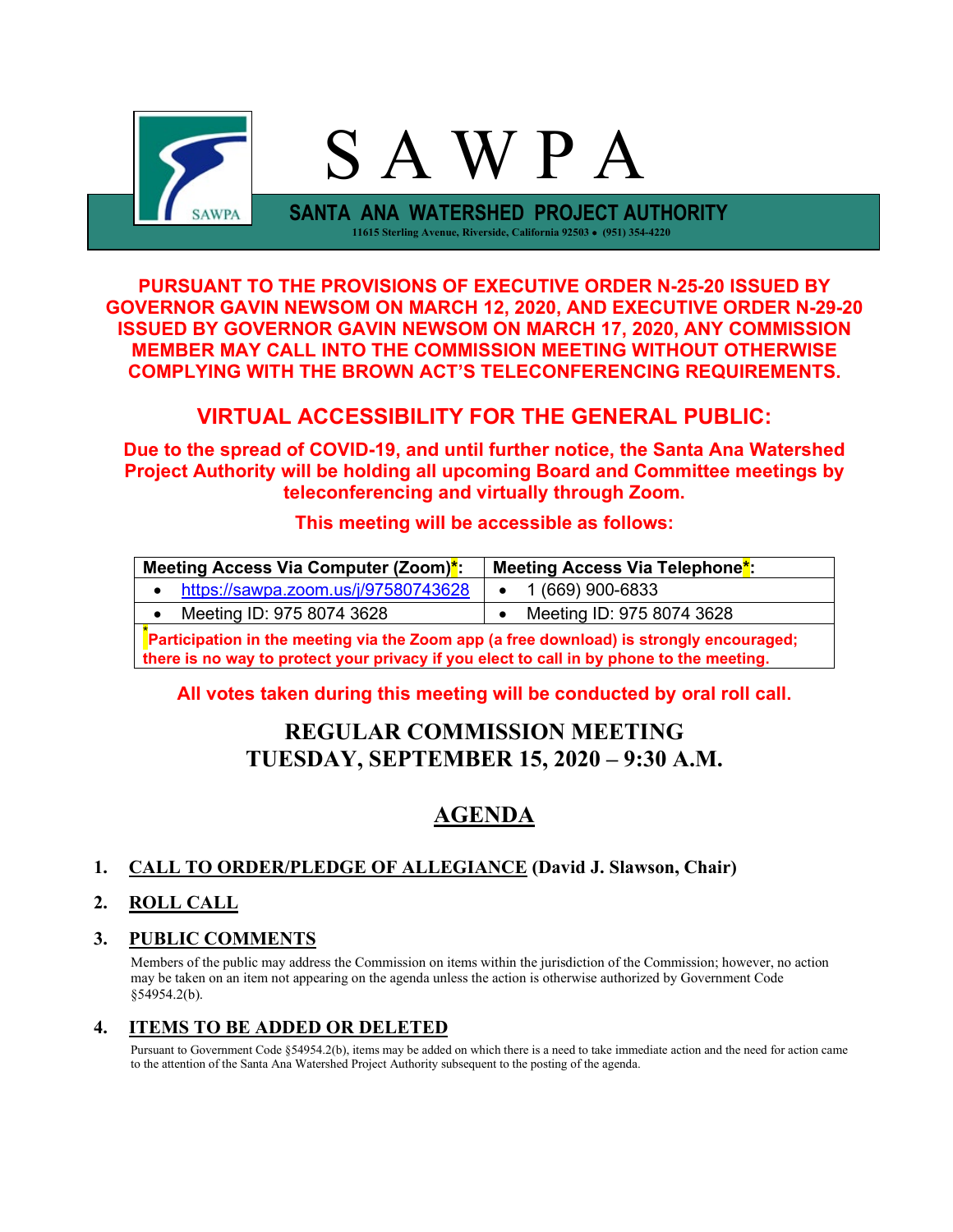### **5. GOVERNMENT FINANCE OFFICERS ASSOCIATION (GFOA) ACHIEVEMENT AWARDS – FYE JUNE 30, 2019**

• **Certificate of Achievement for Excellence in Financial Reporting**. This award is the highest form of recognition in governmental accounting and financial reporting, and its attainment represents a significant accomplishment by a government and its management.

### **6. CONSENT CALENDAR**

All matters listed on the Consent Calendar are considered routine and non-controversial and will be acted upon by the Commission by one motion as listed below.

**A. APPROVAL OF MEETING MINUTES: SEPTEMBER 1, 2020 Recommendation:** Approve as posted.

### **7. NEW BUSINESS**

- **A. PROPOSITION 84 AND PROPOSITION 1 STATUS UPDATE Presenter:** Marie Jauregui **Recommendation:** Receive and file.
- **B. DISADVANTAGED COMMUNITIES INVOLVEMENT (DCI) PROGRAM STATUS (CM#2020.60) [This item is subject to the provisions of Project Agreement 25] Presenter:** Rick Whetsel **Recommendation:** Receive and file.
- **C. EXTENSION OF AGREEMENT WITH WEST COAST ADVISORS FOR LEGISLATIVE AFFAIRS SERVICES (CM#2020.61)**

**Presenter:** Rich Haller

**Recommendation:** Approve and authorize to extend the West Coast Advisors' Agreement to provide state legislative affairs services for an additional period of 2 years for a not to exceed fee of \$240,000.

**D. UPDATE ON CLAIM FOR MONEY/DAMAGES | CLAIMANT LARRY McKENNEY Presenter:** Rich Haller **Recommendation:** Receive and file.

### **8. INFORMATIONAL REPORTS**

**Recommendation:** Receive for information.

- **A. CASH TRANSACTIONS REPORT – JULY 2020 Presenter:** Karen Williams
- **B. INTER-FUND BORROWING – JULY 2020 (CM#2020.58) Presenter:** Karen Williams
- **C. PERFORMANCE INDICATORS/FINANCIAL REPORTING – JULY 2020 (CM#2020.59) Presenter:** Karen Williams
- **D. PROJECT AGREEMENT 25 – OWOW FUND – FINANCIAL REPORT, JUNE 2020 Presenter:** Karen Williams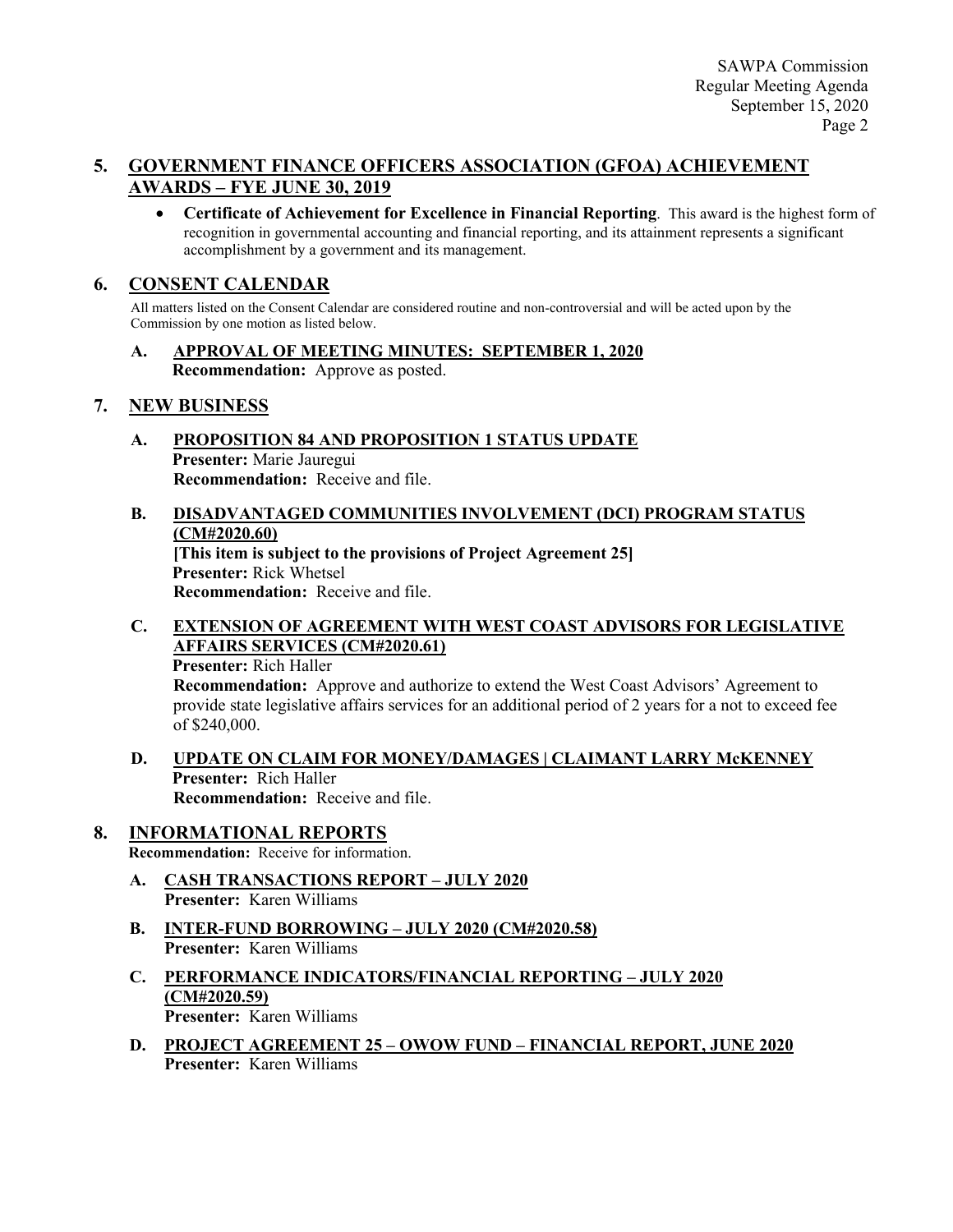#### **E. PROJECT AGREEMENT 26 – ROUNDTABLE FUND – FINANCIAL REPORT, JUNE 2020 Presenter:** Karen Williams

#### **F. BUDGET VS ACTUAL VARIANCE REPORT – FYE 2020 FOURTH QUARTER – ENDING JUNE 30, 2020 (CM#2020.57) Presenter:** Karen Williams

**G. FINANCIAL REPORT FOR THE FOURTH QUARTER ENDING JUNE 30, 2020** • Inland Empire Brine Line • SAWPA

**Presenter:** Karen Williams

### **H. FOURTH QUARTER FYE 2020 EXPENSE REPORTS**

• General Manager

• Staff **Presenter:** Karen Williams

### **I. GENERAL MANAGER REPORT**

- **J. STATE LEGISLATIVE REPORT Presenter:** Rich Haller
- **K. CHAIR'S COMMENTS/REPORT**
- **L. COMMISSIONERS' COMMENTS**

### **M. COMMISSIONERS' REQUEST FOR FUTURE AGENDA ITEMS**

### **9. CLOSED SESSION**

**A. PUBLIC EMPLOYEE ANNUAL PERFORMANCE EVALUATION – PURSUANT TO GOVERNMENT CODE SECTION 54957** Title: General Manager

# **B. CONFERENCE WITH LEGAL COUNSEL – ANTICIPATED LITIGATION PURSUANT TO GOVERNMENT CODE SECTION 54956.9(d)(2)**

Name of Party: Larry McKenney

## **10. ADJOURNMENT**

Americans with Disabilities Act: If you require any special disability related accommodations to participate in this meeting, call (951) 354-4220 or email kberry@sawpa.org. 48-hour notification prior to the meeting will enable staff to make reasonable arrangements to ensure accessibility for this meeting. Requests should specify the nature of the disability and the type of accommodation requested.

Materials related to an item on this agenda submitted to the Commission after distribution of the agenda packet are available for public inspection during normal business hours at the SAWPA office, 11615 Sterling Avenue, Riverside, and available at [www.sawpa.org,](http://www.sawpa.org/)  subject to staff's ability to post documents prior to the meeting.

#### **Declaration of Posting**

I, Kelly Berry, Clerk of the Board of the Santa Ana Watershed Project Authority declare that on September 9, 2020, a copy of this agenda has been uploaded to the SAWPA website at [www.sawpa.org](http://www.sawpa.org/) and posted at the SAWPA office, 11615 Sterling Avenue, Riverside, California.

/s/

\_\_\_\_\_\_\_\_\_\_\_\_\_\_\_\_\_\_\_\_\_\_\_\_\_\_\_\_\_\_\_\_\_\_\_\_\_\_\_ Kelly Berry, CMC